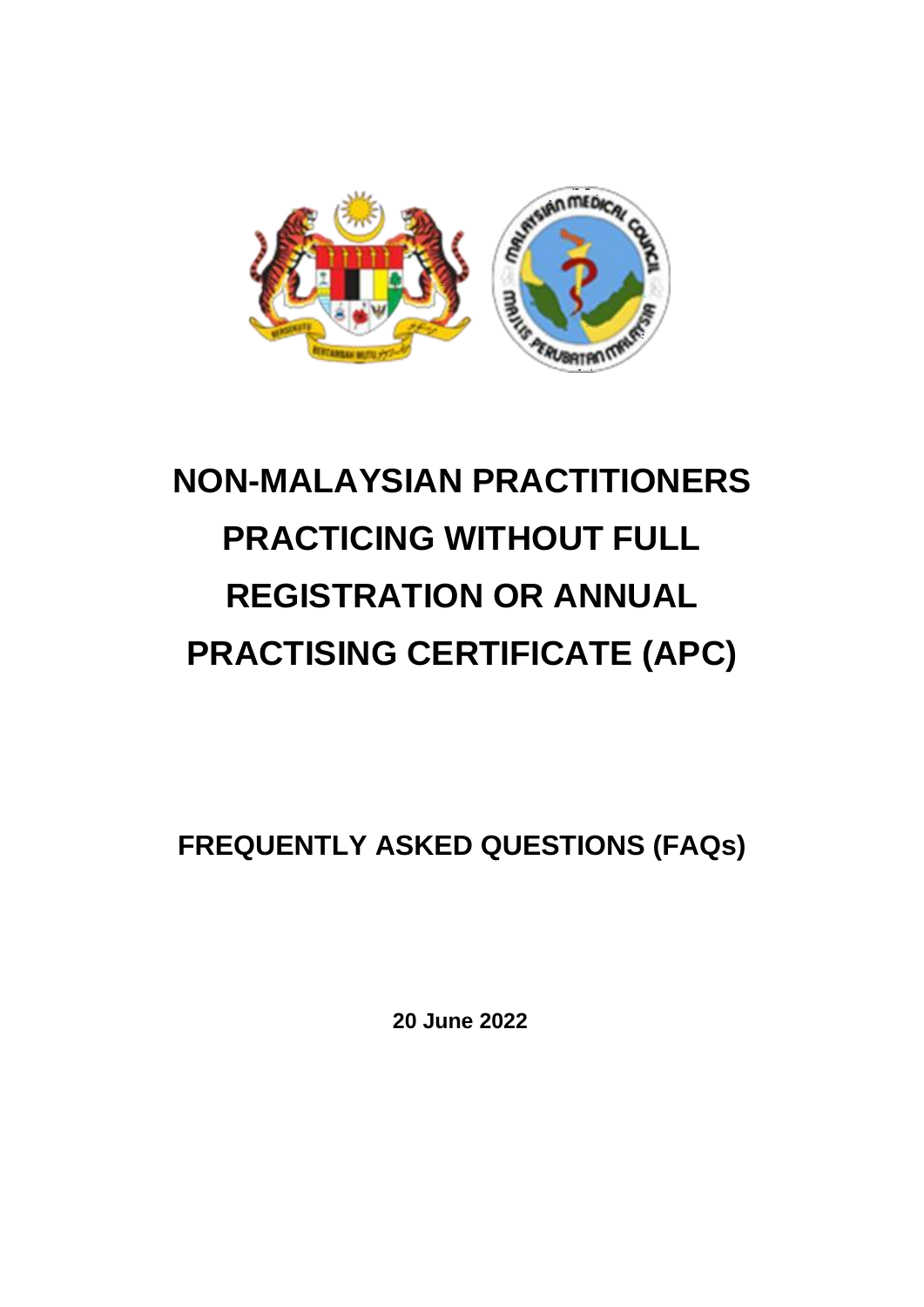# **NON-MALAYSIAN PRACTITIONERS PRACTICING WITHOUT FULL REGISTRATION OR ANNUAL PRACTISING CERTIFICATE (APC) [FAQ]**

# **1. What is Full Registration? When should I apply for full registration?**

Pursuant to Section 14 of the Medical Act 1971(Amendment 2012), practitioners are required to register with the Malaysian Medical Council (MMC) to practice medicine in Malaysia. Hence, the application should be submitted **PRIOR** to employment and practice.

Applicants are advised to apply for full registration early to ensure the application is processed in a timely manner. All applications will be reviewed by the Evaluation Committee for Primary Medical Qualifications (ECPMQ) before making its final recommendations to the Council for decision making.

# **2. What is APC? When should I apply for APC?**

Section 20 of the Medical Act 1971(Amendment 2012) states that practitioners who desire to practice medicine in Malaysia in any year shall immediately apply for the Annual Practising Certificate (APC) for that particular year upon being fully registered and prior to 31<sup>st</sup> December every year for the following year of practice.

#### **3. What do I need to know about the requirements for a full registration application?**

You can refer to the MMC's website for the requirements and checklist of documents required to apply for full registration. All applications must be made through the MMC's online system, Medical Register Information and Technical System (MeRITS).

#### **4. What are the requirements to apply for APC?**

Pursuant to Regulations 28 of Medical Regulations 2017, all applications for annual practicing certificate shall be accompanied by:

- (a) Professional Indemnity Cover.
- (b) evidence of sufficient continuing professional development (CPD) points obtained as determined by the Council
- (c) any other documents or certificates as determined by the Council

#### **5. I was given a full registration under Section 14(3) for four years until 2022 but never applied for APC. If I apply for extension of full registration before 1st January 2023, will my application still be considered?**

Yes, your application for full registration will still be considered but a warning letter will be issued to you and your employer for having practiced without an APC during the period prior to the application.